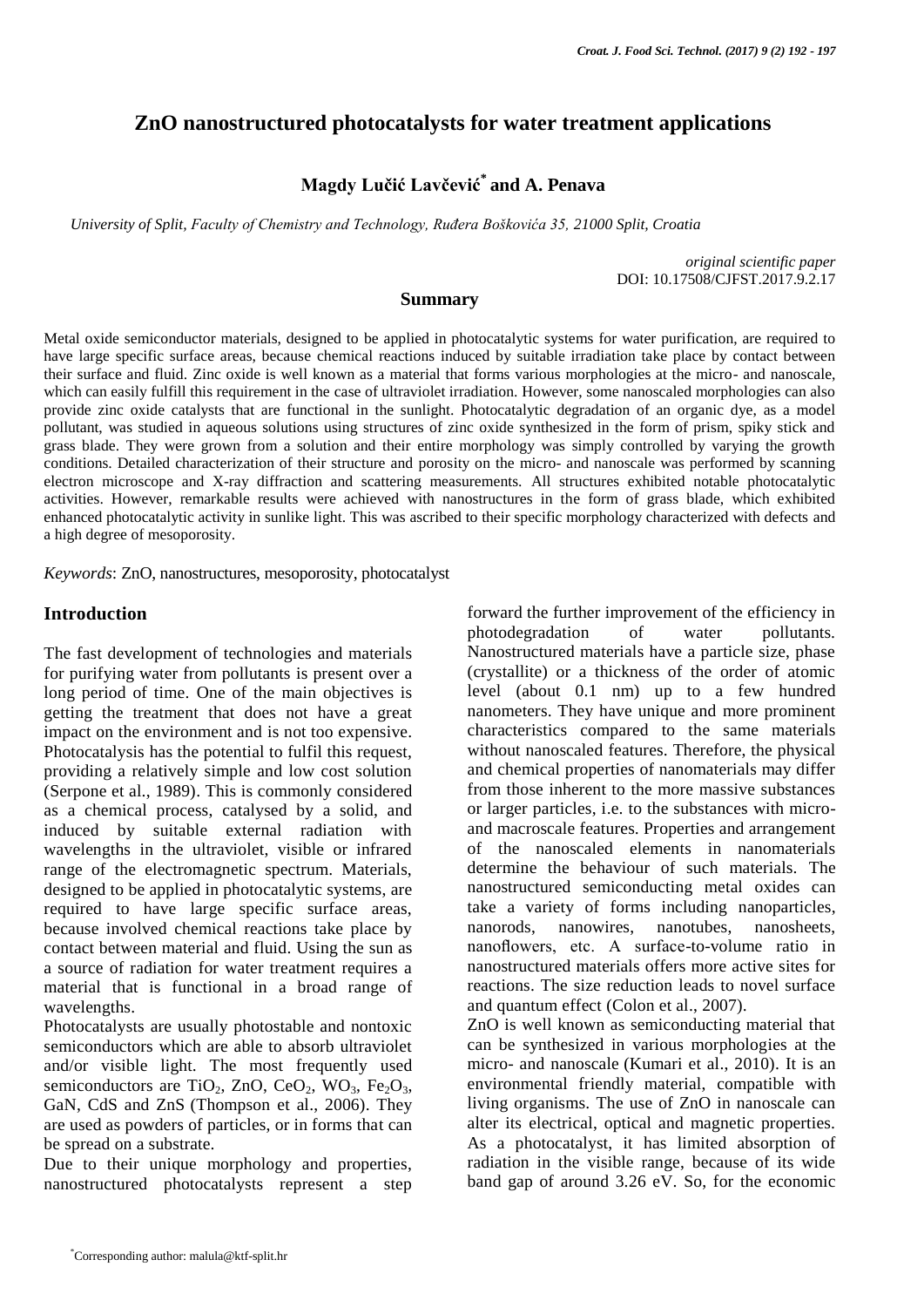use in photocatalytic systems using sunlight, its optical properties should be modified by structuring or doping. Nanostructured ZnO is capable of operating effectively for water treatment via various nanotechnology routes (Baruah et al., 2012). Various morphologies of ZnO can be realized through different approaches of preparation. In this paper ZnO is prepared in three forms with different morphology, using relatively simple chemical synthesis. Not only the surface area, but also all other morphological elements (such as size, shape, crystallographic structure and porosity) have the influence on the photocatalytic activity, as it correlates with oxygen related defect states. The comprehensive description of detailed morphology on the micro- and nanoscale is important in the analysis of the functionality of the material.

## **Materials and methods**

For the present study, ZnO structures are precipitated by chemical synthesis from an aqueous solution at an elevated temperature, so-called hydrothermal deposition (Baruah et al., 2009). Field-emission scanning electron microscopy (FESEM), X-ray diffraction (XRD) measurements and small-angle X-ray scattering (SAXS), performed by using synchrotron radiation were used to characterize the three different samples of ZnO structures.

## *Preparation of ZnO structures*

By varying the conditions of preparation, such as temperature, concentration of precursors and time of growth, we can influence the overall morphology of ZnO structures. In this study, we used the effect of the concentration of precursors. Other preparation conditions, selected following the theoretical considerations and preliminary experiments, were kept constant.

The solution with precursors is prepared by mixing  $Zn(NO_3)_2$ ∙6H<sub>2</sub>O and C<sub>6</sub>H<sub>12</sub>N<sub>4</sub>, at a constant volume ratio. All the chemicals were of analytical grade and used without further purification. Aqueous solutions were prepared using double distilled water. The reaction took place in closed containers, at elevated temperature (358 K) for 12 h. The precipitated powder with ZnO structures was washed several times with distilled water in order to remove residual salts and amino complexes. Finally, it was dried in air at 313 K. Three samples of ZnO structures were obtained using selected concentrations of precursors: one from a 0.1 M solution, one from a 0.01 M solution, and one from a 0.001M solution.

# *Characterization of ZnO nanostructures*

The insight in general morphologies of the synthesized films was obtained in real space, by field emission scanning electron microscopy (FE-SEM Jeol 7000F). The analysis of crystallites in ZnO samples is based on the XRD measurements and mesoporosity of structures was estimated by an analysis in reciprocal space using SAXS method. Both, XRD and SAXS experiments were performed at the SAXS beamline at the Synchrotron Elettra in Italy (Amenitsch et al., 1995; Lavčević et al., 2002). A photon energy of 8 keV  $(\lambda = 0.155$  nm) was used. The XRD measurements were performed using a position sensitive detector, which covered an angular range (20) from  $20^{\degree}$  to  $50^{\degree}$ . Phase identification was realized matching diffracted peaks with crystallographic cards (PDF). The SAXS measurements were performed using two-dimensional CCD detector. The XRD and SAXS patterns were corrected for readout noise and detector response.

# *The photocatalytic activity test*

Photocatalytic experiments were performed in an open reactor with ZnO structures in the aqueous solution with methyl orange (MO) dye as a model pollutant. The ZnO powder (0.1g) was added to 100 mL of dye solution. The concentration of dye was 10 mg/L. Xenon lamp (350 W) was used as a radiation (sunlight simulating) source. Samples of solution with ZnO powder have been illuminated, from 10 to 60 minutes. After illumination, they were centrifuged in order to remove catalyst. Finally, the absorption of MO dye was measured using spectrophotometer (Agilent Cary 4000).

# **Results and discussion**

## *FESEM view of the general mesoscopic and nanoscopic morphology of ZnO structures*

The general morphology analysed by FESEM, is shown in Fig. 1. The FESEM images clearly exhibit three different morphologies of ZnO structures, with dimensions on micro- and nanoscale, in form of prisms (a), spiky sticks (b) and grass blades (c).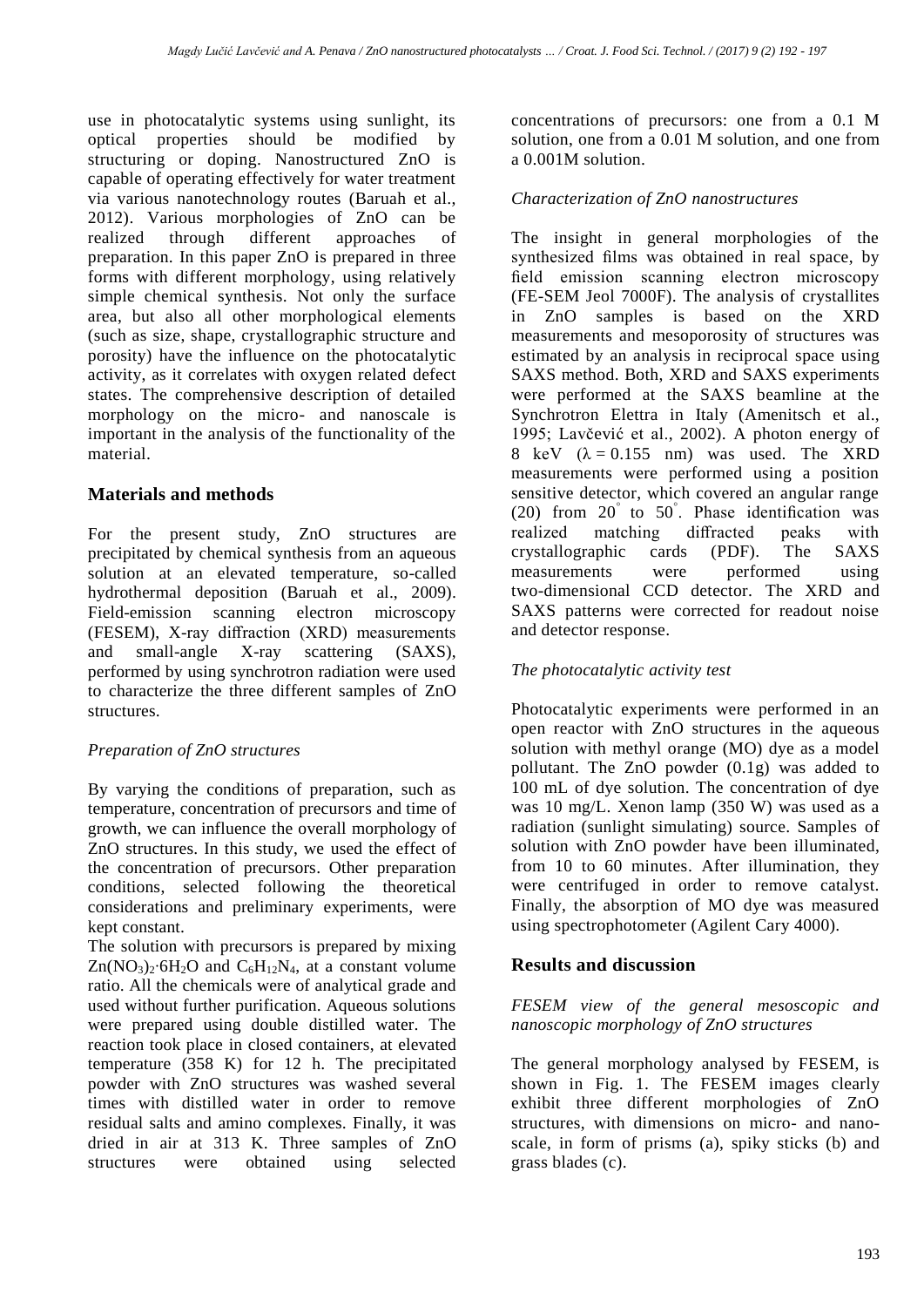The structures in Fig. 1. (a) are hexagonal prisms - it cannot be considered to be rods because of the small ratio of length and thickness. It may be noted that they bind to each other, growing in the same

direction. From the histograms made from FESEM images, it is found that they have a thickness

between 500 nm and 1 μm, while their length ranges

between 1 and 2 microns.

In Fig. 1. (b), rods with thickness of about 300 nm and lengths of 2 μm can be seen. The main characteristics of these rods are slightly pointed peaks – so they are named spiky sticks. This is a form interesting for specific technological applications.

The nanostructures in Fig. 1. (c) are in the form of grass blades. The corresponding histograms show that the thickness is usually about 50 nm. The ratio of the length and thickness of these nanostructures is about 14, so they can be possibly classified as a type of nanowires. FESEM images also indicate that they are probably porous structures.

Dimension data for ZnO structures is given later in Table 1. Obviously, the concentration reduction of the precursor also reduces the thickness of the structure, emphasizing anisotropic growth. In prolonged growth of time, the length of the structures is increased, but not the thickness (not shown here).

#### *GIXRD view of the structure and nanoscopic morphology of ZnO structures*

From XRD curves, which show the intensity dependence on the diffraction angle (2θ), shown in Fig. 2, the crystallographic structure of the samples was examined. All recorded diffraction peaks match with crystalline hexagonal wurtzite type structure (PDF card no. 36-1451). Only dominant diffraction peaks are shown, which correspond to  $(100)$ ,  $(002)$  and  $(101)$ planes of ZnO.



**Fig. 1.** FESEM view of ZnO structures in form of: (a) prisms (magnification: 1000x); (b) spiky sticks (magnification: 30000x); (c) grass blades (magnification: 30000x)



**Fig. 2**. XRD curves of ZnO structures; 2θ is the angle of diffraction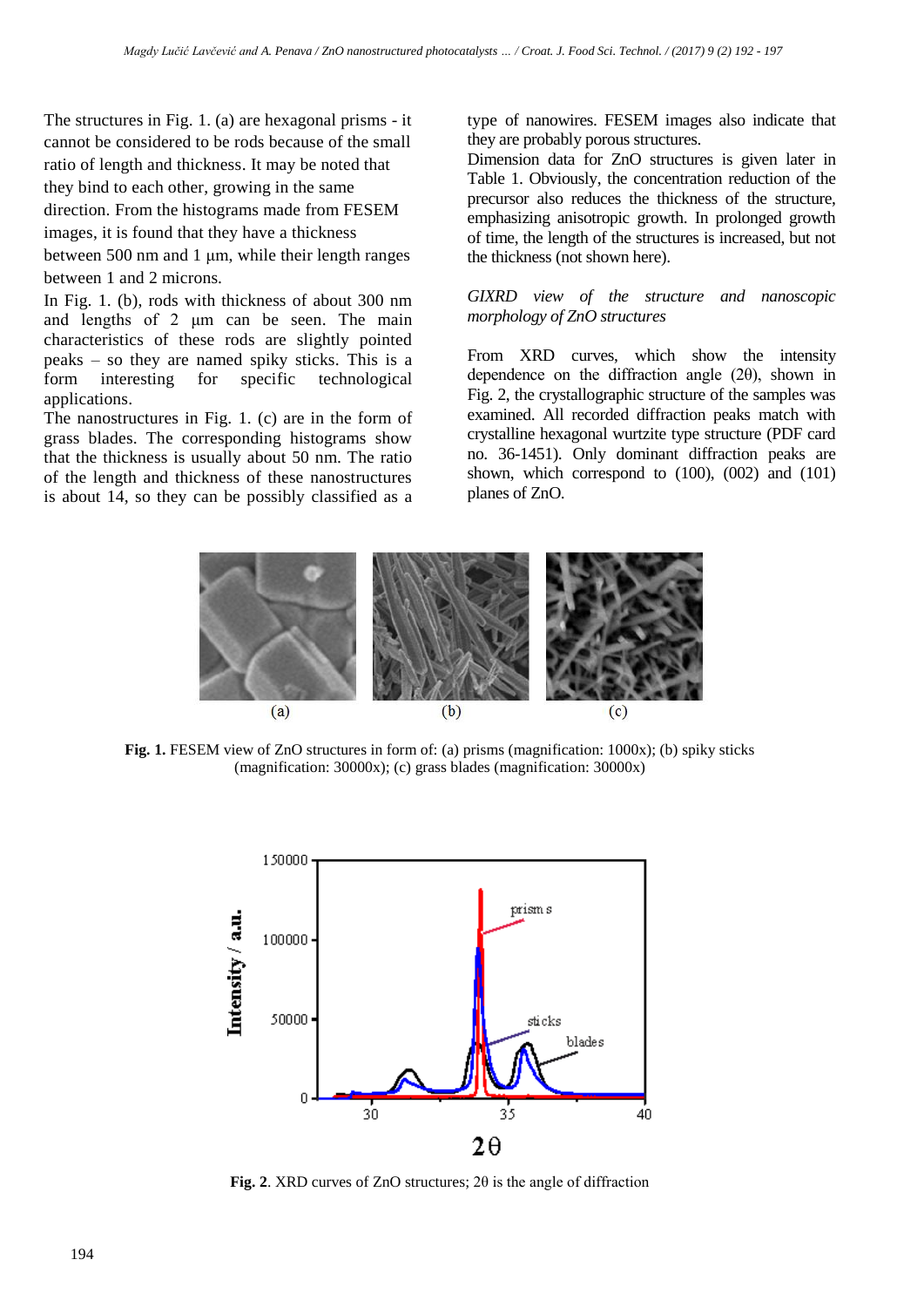From the diffraction curves, the average monocrystalline domains - crystallites - in the ZnO structures were determined. The crystallite sizes, given in Table 1, were calculated from the profile width at half maximum height of the given peaks using the Scherrer equation (Cullity et al., 2001).

The nanometer size of crystallites showed that all ZnO structures are of polycrystalline character and can essentially be classified as nanostructured materials.

In samples with prisms and spiky sticks the (002) orientation of the crystallites is dominant, while the relative intensities of the main peaks recorded for grass blades show a randomized orientation.

These are structures in which anisotropic growth has been achieved as well as in the spiky sticks. However, only in a 0.001 M solution in which the grass blades were grown, the relatively small thickness (50 nm) on the nanoscale was achieved. Also, these structures have the smallest nanocrystallites.

As the nanoscale FESEM images indicated the possible porosity of the sample with grass blades, furthermore, we examined the morphology of the all samples by the SAXS method.

## *SAXS view of the nanoscopic morphology*

The SAXS method shows the X-ray scattering in the sample, by measuring the dependence of the scattering intensity on the scattering angle. The presence of X-ray scattering in the area of small angles on recorded intensity maps indicates the existence of nanoheterogeneities in the density of electrons. These maps allow the specification of the dimensions of such heterogeneity - scattering object - on the nanoscale. SAXS intensity maps of ZnO samples with prisms and spiky sticks did not show the existence of nanoheterogeneities nanoparticles or nanopores. Therefore, only the scattering in the ZnO sample with the grass blades, as shown in the map in Fig.3 was analyzed.

The analysis of the intensity map is performed in the reciprocal space, i.e. in the space of the wave vectors instead of the angles. Intensities with a two-dimensional detector were recorded, i.e. in two directions, horizontal and vertical. These directions in the reciprocal space are represented by wave vectors  $Q_H$  and  $Q_V$ . The method of interpretation of measurement data is based on the analysis of the cuts that show the dependence of scattered intensity on these wave vectors. Intensity cuts, i.e. one-dimensional scattering curves, taken from the intensity map in Fig. 3, at fixed horizontal or vertical vector values close to the reflection plane  $(Q<sub>H</sub> = 0)$ , are indicated by white lines. They are processed by the Guinier's analysis, commonly used to estimate the average size of the nanoheterogeneity, by calculating the average radius of the gyration (Guinier, 1939; Lavčević et al., 2007).

Calculated radii of gyration have similar values in both directions, indicating that the scattering objects are of spherical or anisotropic form with random orientation.

The resulting average diameter of about 5 nm does not match the average value of the nanocrystals in this sample (Table 1). Since nanocrystals can not be larger than nanoparticles (particles can consist of one or more nanocrystals), this result shows that scattering objects are not nanoparticles, but nanopores within the grass blades. Thus, the SAXS maps of samples with prisms and spiky sticks did not show the existence of nanoparticles or nanopores, but they showed the mesoporosity of ZnO nanostructures in the form of grass blades. So the SAXS experiment did not show the existence of nanoparticles and nanopores in prisms and spiky sticks, but clearly demonstrated the mesoporosity of grass blades.

It is expected that ZnO structures in form of grass blade, with described morphological characteristics on nanoscale, have increased number of defect states like oxygen vacancies and zinc interstitials, which can improve photocatalytic activity of ZnO, by offering a high surface area for reaction and improving the separation and transport of charges generated by irradiation. These characteristics should be taken into account even for photocatalytic activity under visible light.

**Table 1.** The average values of thickness, length and crystallite size of ZnO structures, estimated from FESEM and XRD data

| Form of ZnO | Average thickness/nm | Average length/nm | Average crystallite size/nm |
|-------------|----------------------|-------------------|-----------------------------|
| prisms      | 550                  | 100               | 100                         |
| spiky stick | 300                  | 2000              | 40                          |
| grass blade | 50                   | 800               |                             |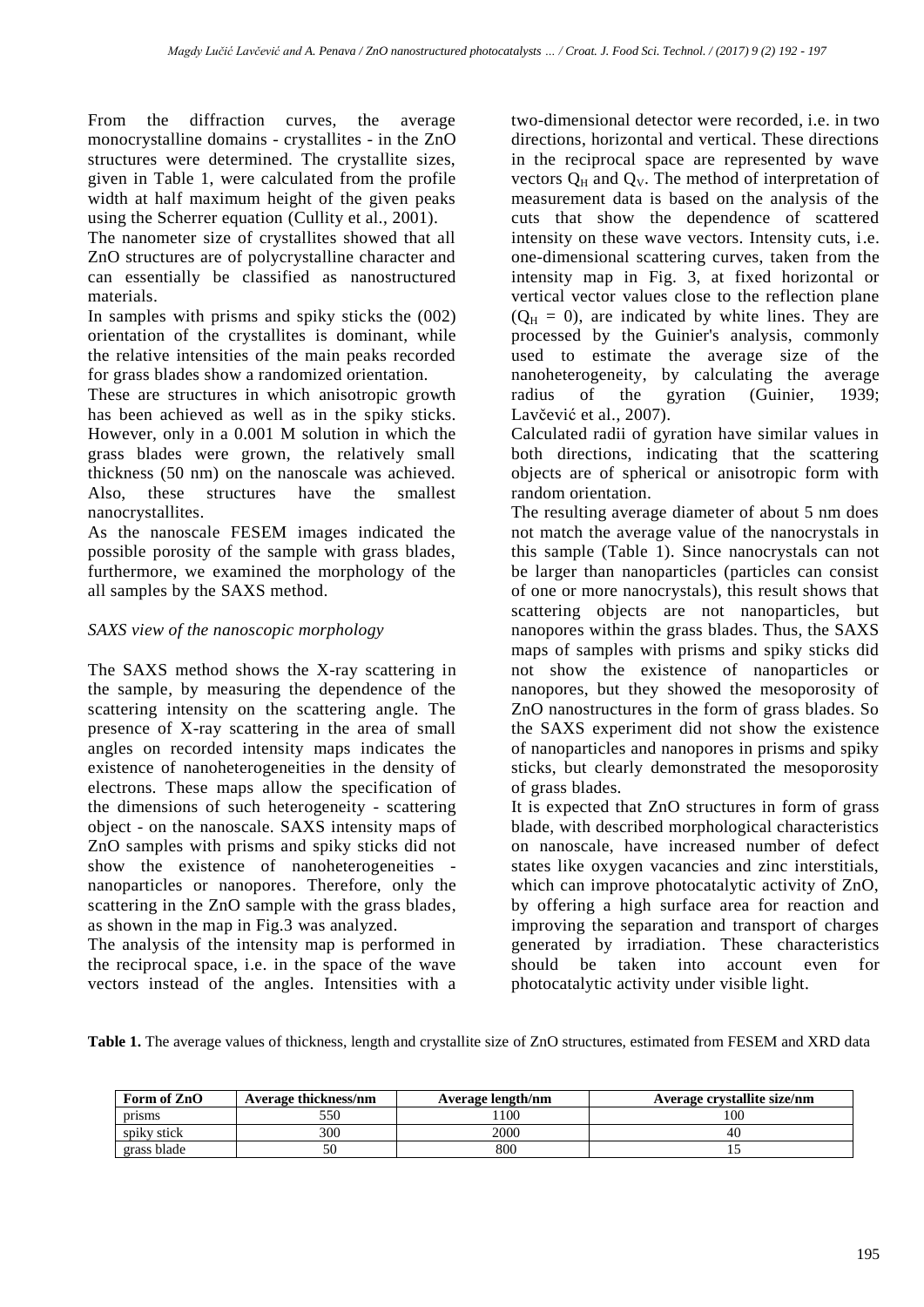

**Fig. 3.** Two-dimensional SAXS intensity maps of ZnO nanostructures in form of grass blade



**Fig. 4.** Variation of MO concentration with exposure time.  $C_0/C$  ratio measures the percentage of degradation;  $C_0$  is the initial concentration of the dye, and C is concentration after a given time of irradiation

#### *Photocatalytic activity test on Methyl Orange dye*

The photocatalytic activity of ZnO nanostructures was tested in a solution with a model pollutant (Methyl Orange dye), using sun-like radiation. The absorption of dye in solution was measured after exposure during selected time intervals.

To examine the photocatalytic activity we calculated the ratio of the dye concentrations, according to the following formula (Tang et al., 1995).

$$
C/C_0=A/A_0
$$

 $C_0$  and C are the initial pollutant concentration and the residual concentration after irradiation time,  $A_0$  is the absorbance of pollutant before irradiation and A is the absorbance measured after a given time of irradiation. The degradation of Methyl Orange dye, proportional to the variation of concentration ratio in time, is demonstrated by Fig. 4.

It is shown that ZnO nanostructures in form of mesoporous grass blade act as efficient photocatalyst in sunlight – in their presence degradation of Methyl Orange dye takes place within approximately 180 min. The remaining two samples do not use the solar spectrum sufficiently.

#### **Conclusions**

In summary, samples of ZnO micro/nanostructures were prepared by hydrothermal deposition in form of prism, spiky stick and grass blade.

The precise characterization of morphology was performed by scanning electronic microscopy, XRD and SAXS methods. It is shown that the reduction of the precursors concentration reduces the thickness of the structure, emphasizing anisotropic growth. All ZnO structures are polycrystalline with nanosized crystallites. However, only ZnO structures in form of grass blade have nanosized thickness and exhibit mesoporosity.

Although all ZnO structures could be used as effective photocatalysts when exposed to UV radiation, only structures in form of grass blades have shown remarkable photocatalytic activity against a model dye pollutant in sunlike light.

The enhanced activity can be ascribed to the numerous defects and specific mesoporous morphology of those structures that enabled the enhanced absorption of radiation and efficient separation and transport of charges.